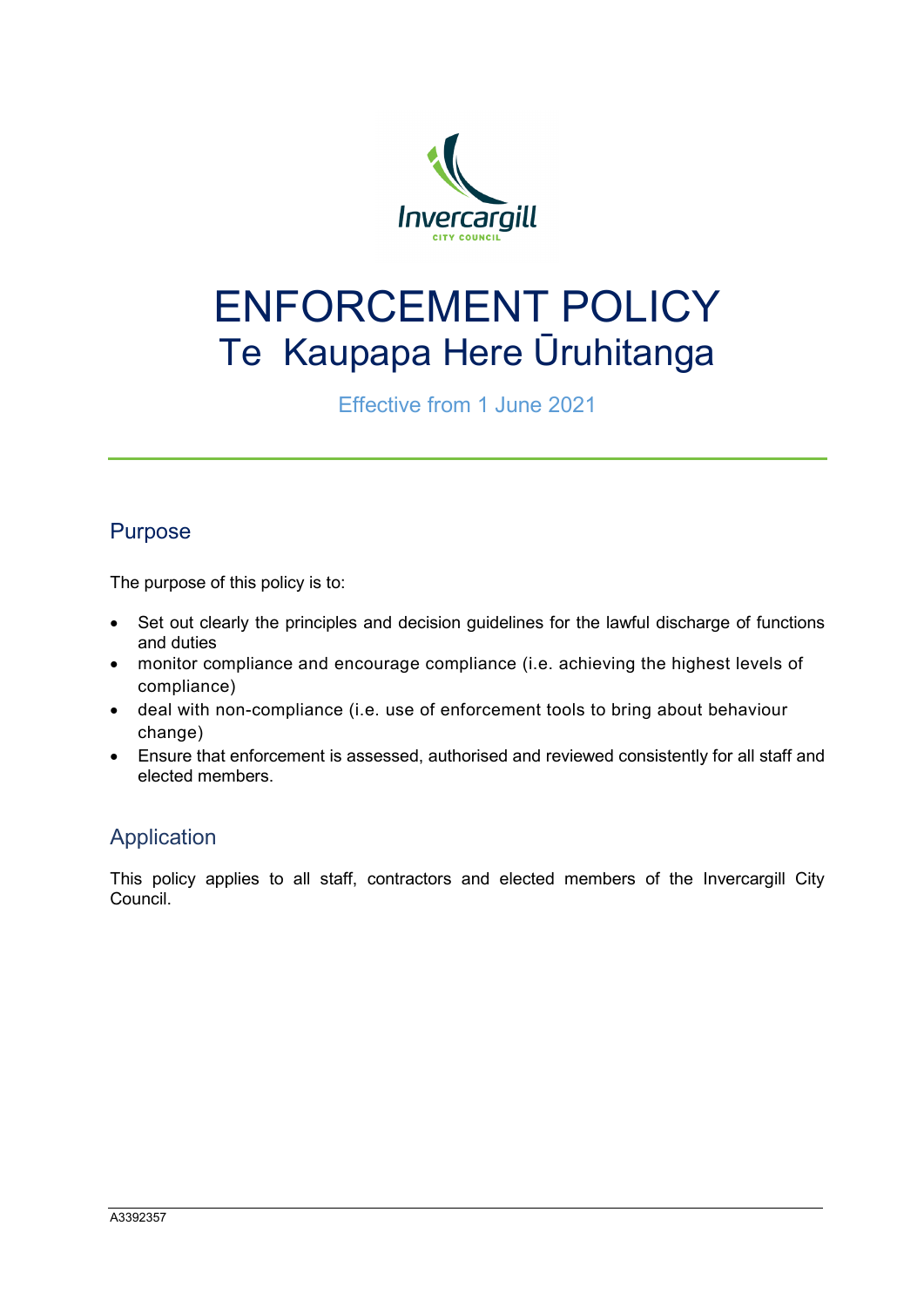# **Contents -** *Ngā Ihirangi*

|                |                                            | Page |
|----------------|--------------------------------------------|------|
| $\mathbf{1}$   | Introduction                               |      |
| $\overline{2}$ | Compliance / Monitoring / Enforcement Role |      |
| 3              | <b>Principles For Decision-Making</b>      | 3    |
| $\overline{4}$ | <b>Policy Purpose And Strategic Intent</b> | 4    |
| 5              | <b>Enforcement Options</b>                 | 6    |
| 6              | <b>Enforcement Decision-Making</b>         | 8    |
| 7              | <b>Monitoring And Evaluation</b>           | 10   |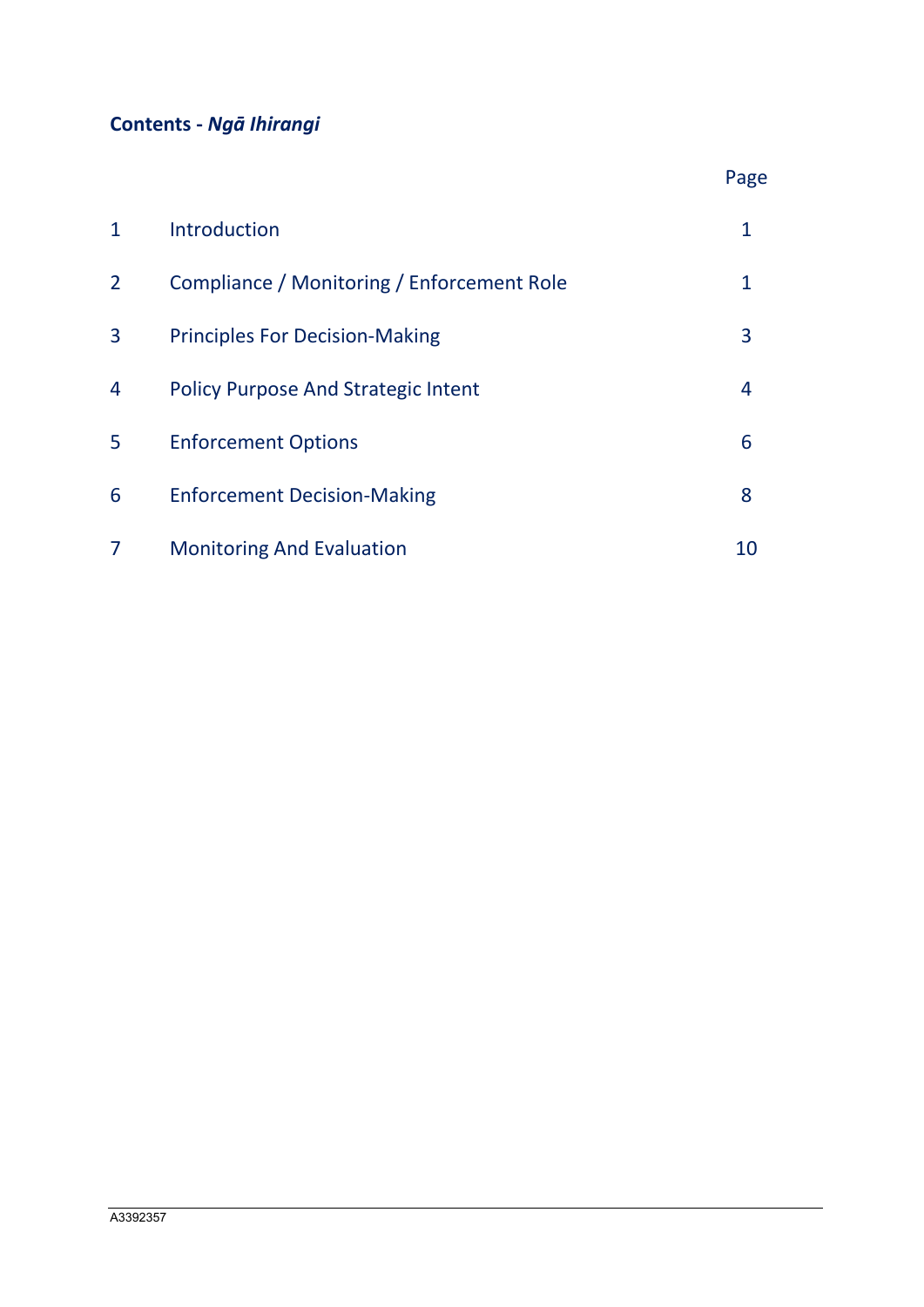### 1. Introduction - *He Kupu Whakataki*

The Invercargill City Council Enforcement Policy sets out Councils approach to compliance, monitoring and enforcement and provides clarity to all relevant stakeholders for all Regulatory related areas

This Policy does not relate to Councils regulatory activities in-relation to Dog Control and Noise Control as each of these will have their own Policy.

# 2. Compliance / Monitoring / Enforcement Role – *Ngā Mahi Whakaaetanga / Arotake / Tūranga Whakamana*

Local Government is responsible for ensuring compliance with a variety of laws and regulations that are aimed at achieving positive community and environmental outcomes. The Resource Management Act 1991(RMA) is a significant component of the overall suite, the purpose of which is to promote the sustainable management of natural and physical resources.<sup>[1](#page-2-0)</sup> The RMA sets out specific duties for councils which apply to CME activities. These include a responsibility to implement the RMA, duty to collect information on implementing the RMA and a duty to observe and enforce their policy statements, plans and national environmental standards.

The Building Act 2004 (BA) is another important part of Councils Regulatory functions. The purpose of the  $BA^2$  $BA^2$  is to ensure that people who use buildings can do so safety and without endangering their health, and to ensure that buildings are designed and built to ensure safety, sustainable and to promote accountability to the building code. There are several duties for a Council to carry out, including monitoring Dangerous, Insanitary and Earthquake Prone buildings, as well as monitoring for unconsented work or work that is not built within the Building Consent. Finally, Council must also monitor Swimming Pools and Spa Pools.

Council also has CME roles under the Local Government Acts (1974 and 2002), to enforce Bylaws, rules around roads, storm water, drains and animals. The Health Act 1956 and Regulations are in place to ensure that public health is maintained, whilst the Sale and Supply of Alcohol Act 2012 ensure licenced premises comply with the Act. There are also licenses and general compliance such as litter under the Litter Act 1979 and the Amusement Device Regulations 1978 to ensure that carnival rides are safe.

Council also has to ensure the provisions of the Hazardous Substances and New Organisms Act 1996 (HSNO) are enforced in or on any premises situated in the City district other than those premises assigned to other regulations by Section 97 of HSNO an other than to protect public health. Council has the discretion to enforce HSNO in or on any premises when the Council is there for the purpose of enforcing the RMA.

-

<span id="page-2-0"></span> $1$  RMA s5

<span id="page-2-1"></span><sup>2</sup> BA s3 -4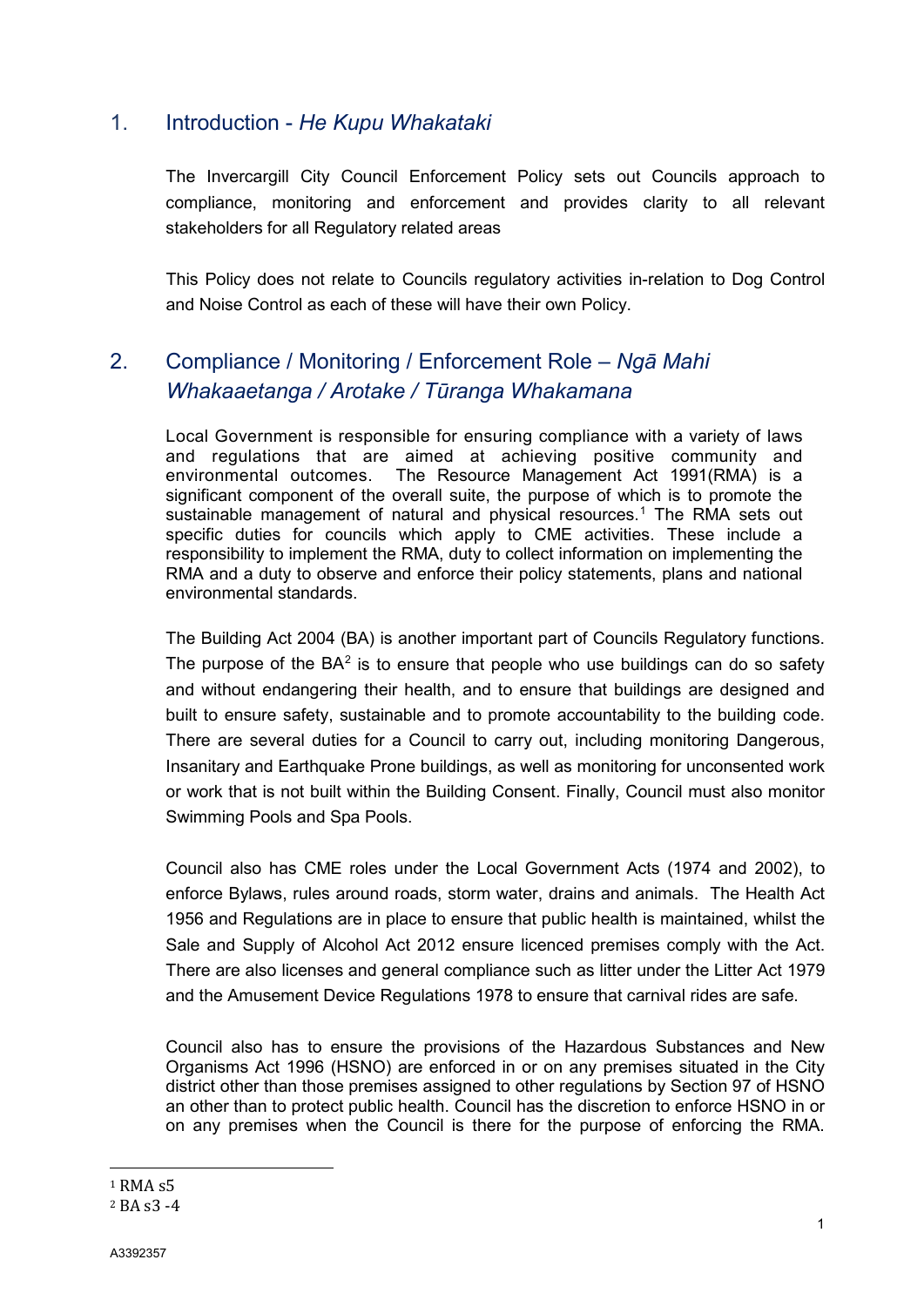HSNO also provides for the enforcement function in or on any premises to be transferred to a territorial authority, in which case the duty to enforce is mandatory.

Applying a strategic approach to ensuring others are compliant enables councils to focus their compliance related programmes and interventions on the most 'important problems' – based on a range of risk based factors. Compliance monitoring and enforcement refers to the full range of activities related to managing compliance within a regulated community, which can be thought of as a spectrum of approaches as set out in the VADE model (see section 4). Definitions for the three key aspects of the term are below.

**Compliance**: adherence to the Acts, Regulations, and rules, including the rules established under regional and district plans and meeting resource consent conditions, and national environmental standards.

**Monitoring**: the activities carried out by councils to assess compliance with the Acts and regulations. This can be proactive (e.g., resource consent or permitted activity monitoring) or reactive (e.g., investigation of suspected offences).

**Enforcement**: the actions taken by councils to respond to non-compliance with the Acts and Regulations. Actions can be punitive (for the purpose of deterring or punishing the offender) and/or directive (e.g., directing remediation of the damage or ensuring compliance with the Acts and Regulations).

*Source: MfE Best Practice Guidelines for Compliance Monitoring and Enforcement under the Resource Management Act 1991*

Territorial local authorities such as Invercargill City have responsibilities set out in section 31 of the RMA. There are three main sources of work for the CME role under the RMA

- Monitoring the conditions of resource consents and related requirements (designations and heritage orders)
- Responding to complaints related to potential unlawful activities
- Proactively monitoring compliance with permitted activity rules in the District Plan

In respect of the above dimensions, councils promote compliance, monitor activities, and undertake enforcement as required.

Council will endeavour to have the costs incurred in undertaking compliance monitoring and enforcement met by the regulated community rather than ratepayers at large. Where possible costs will be charged directly to the property owner and/or consent holder/s. Details on specific fees can be found in Council's Schedule of Fees and Charges (part of the Annual Plan).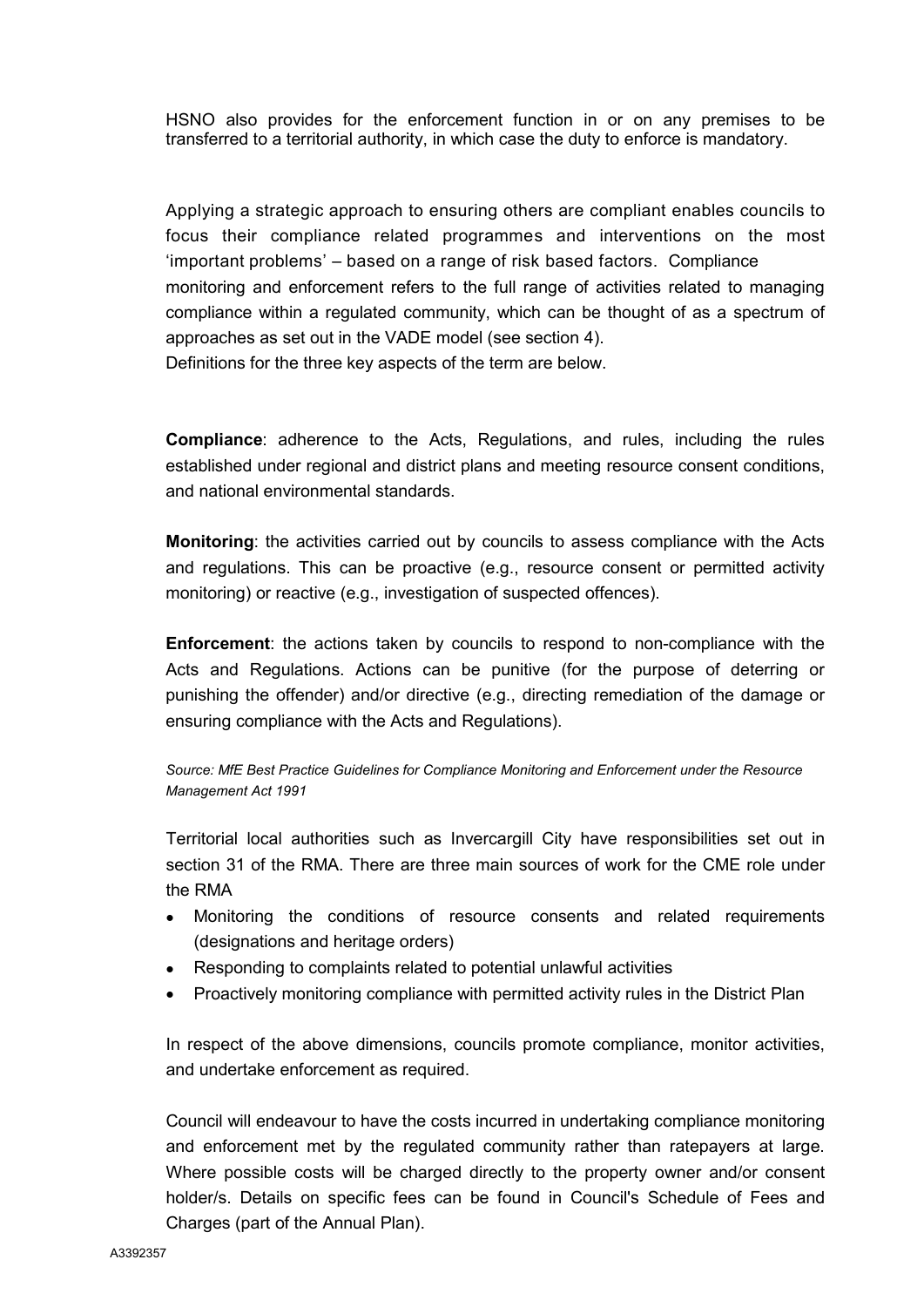# 3. Principles for Decision-Making – *Ngā Mātāpono Mō Te Whakatau Tikanga*

Principled decision making is the cornerstone of a good enforcement policy. The principles below act to underpin those process and outcomes. They also reflect what is in the MfE Best Practice Guidance on Compliance, Monitoring and Enforcement.

#### **Responsive and effective**

We will consider all alleged non-compliance to determine the necessary interventions and action to minimise impacts on the environment and the community and maximise deterrence. We will respond in an effective and timely manner in accordance with legislative and organisational obligations.

#### **Collaborative**

We will work with and, where possible, share information with other regulators and stakeholders to ensure the best compliance outcomes for our regions. We will engage with the community and consider public interest, those we regulate, and government to explain and promote environmental requirements, and achieve better community and environmental outcomes.

#### **Fair, reasonable, and proportional approach**

We will apply regulatory interventions and actions appropriate for the situation. We will use our discretion justifiably and ensure our decisions are appropriate to the circumstances and that our interventions and actions will be proportionate to the risks posed to people and the environment, and the seriousness of the non-compliance.

#### **Transparency**

We will provide clear information and explanation to the regulated community about the standards and requirements for compliance. We will ensure that the community has access to information about industry environmental performance as well as actions taken by us to address environmental issues and non-compliance.

#### **Consistency of process**

Our actions will be consistent with the legislation and within our powers. Compliance and enforcement outcomes will be consistent and predictable for similar circumstances. We will ensure that our staff have the necessary skills and are appropriately trained; and that there are effective systems and policies in place to support them.

#### **Evidence based, informed**

We will use an evidence-based approach to our decision-making. Our decisions will be informed by a range of sources, including sound science, information received from other regulators, members of the community, industry and interest groups.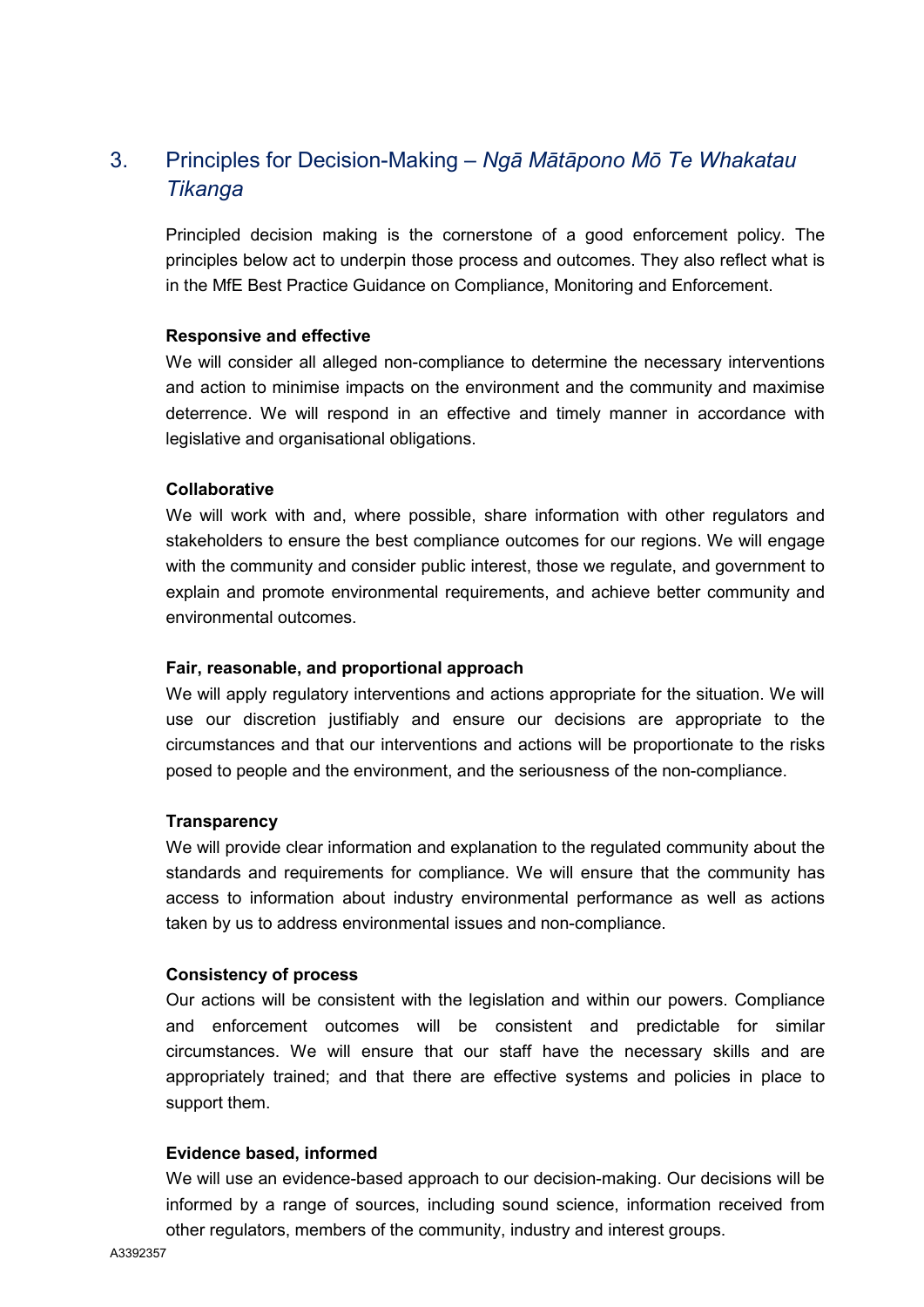#### **Lawful, ethical, and accountable**

We will conduct ourselves lawfully and impartially and in accordance with these principles and relevant policies and guidance. We will document and take responsibility for our regulatory decisions and actions. We will measure and report on our regulatory performance.

#### **Targeted**

We will focus on the most important issues and problems to achieve the best environmental outcomes. We will target our regulatory intervention at poor performers and illegal activities that pose the greatest risk to the environment. We will apply the right tool for the right problem at the right time.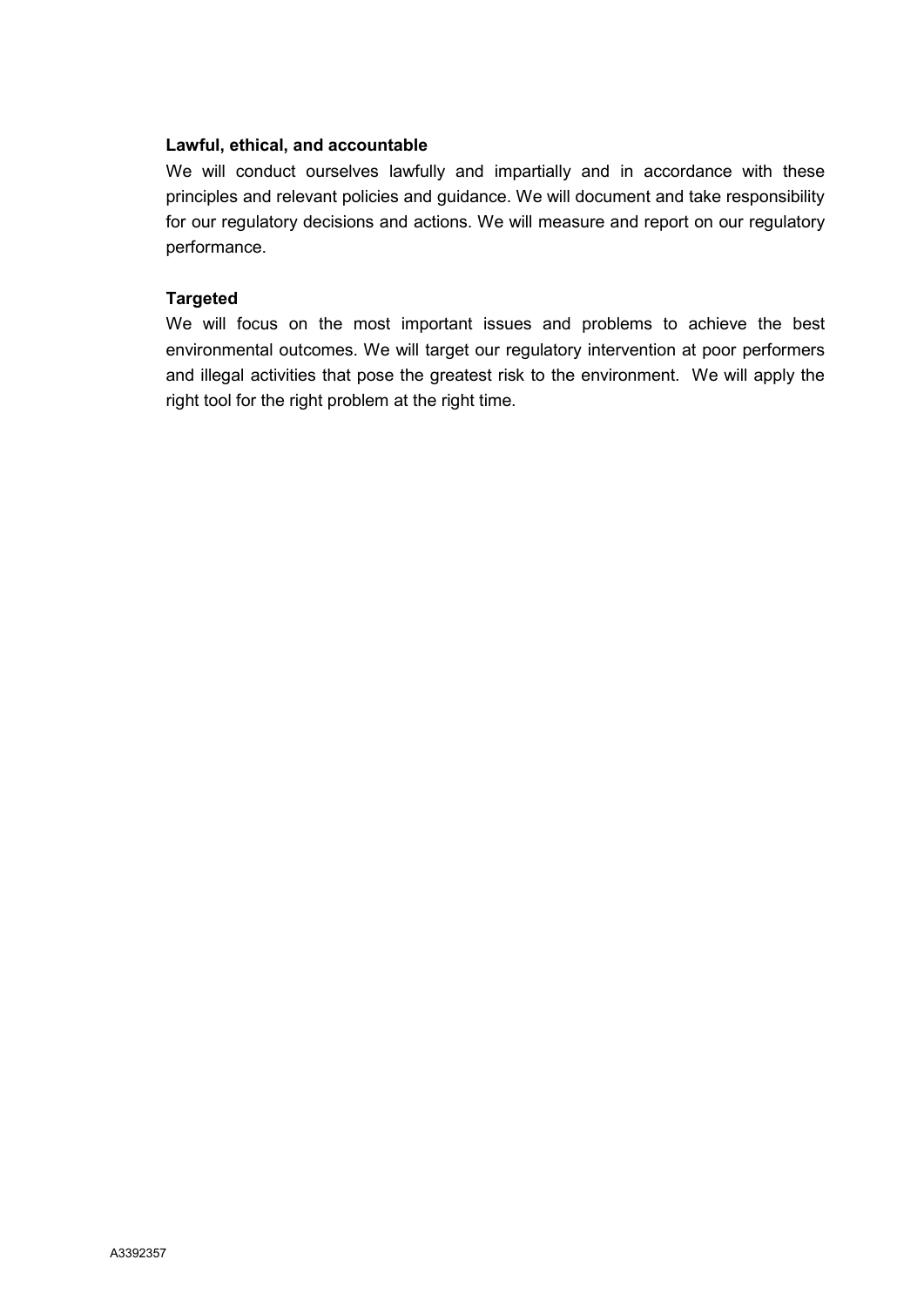# 4. Policy Purpose and Strategic Intent – *Te Pūtake Kaupapa Here Me Te Mahere Rautaki*

The purpose of this policy is to ensure that council's approach to compliance, monitoring and enforcement (CME) is designed to:

- Maintain a level playing field within the regulated community
- Support an approach recognising that compliance is a technical role that will be undertaken void of politicised decision making
- Recognise that a compliance culture within council is established and maintained

Invercargill City Council had informally used the VADE model. This Policy now formally adopts the 'VADE' model of addressing non-compliance. The VADE model is set out below and details the attitudes of the regulated community and the CME responses most likely to be employed. The spectrum set out below present's similar information in a different way, acknowledging the presence of different mind sets that Council will support and recognise or manage and deter.

|                 | <b>Description of compliance</b><br>behaviour                                                                                                                                                                                                                             | <b>Example</b>                                                                                                                                                                                                                         | <b>Likely</b><br>scenario | Likely compliance /<br>enforcement<br>approach      |
|-----------------|---------------------------------------------------------------------------------------------------------------------------------------------------------------------------------------------------------------------------------------------------------------------------|----------------------------------------------------------------------------------------------------------------------------------------------------------------------------------------------------------------------------------------|---------------------------|-----------------------------------------------------|
| Voluntary       | Persons seek to voluntarily<br>comply and be informed<br>about their legal<br>obligations. The activities<br>that they undertake are<br>compliant and cause no<br>related nuisance. Such<br>people know and are aware<br>of their obligations and<br>make every effort to | Undertake consented<br>activities in a careful<br>and considerate<br>manner taking into<br>account the needs of<br>the local community<br>and environment.<br><b>Ensures swimming</b><br>pool fencing meets the<br>requirements of the | Most likely               | Praise Education /<br>advice where<br>required      |
| <b>Assisted</b> | People are attempting to<br>comply but are uninformed<br>about their legal<br>obligations or<br>responsibilities. They will<br>alter unintentional non-<br>conforming behaviour<br>when educated.                                                                         | Unintentionally<br>undertakes an activity<br>that contravenes<br>their consent<br>approvals and/or<br>underlying<br>application Minor<br>potential for                                                                                 | Most likely               | Education / advice<br>both verbal and<br>collateral |

The table below illustrates the VADE model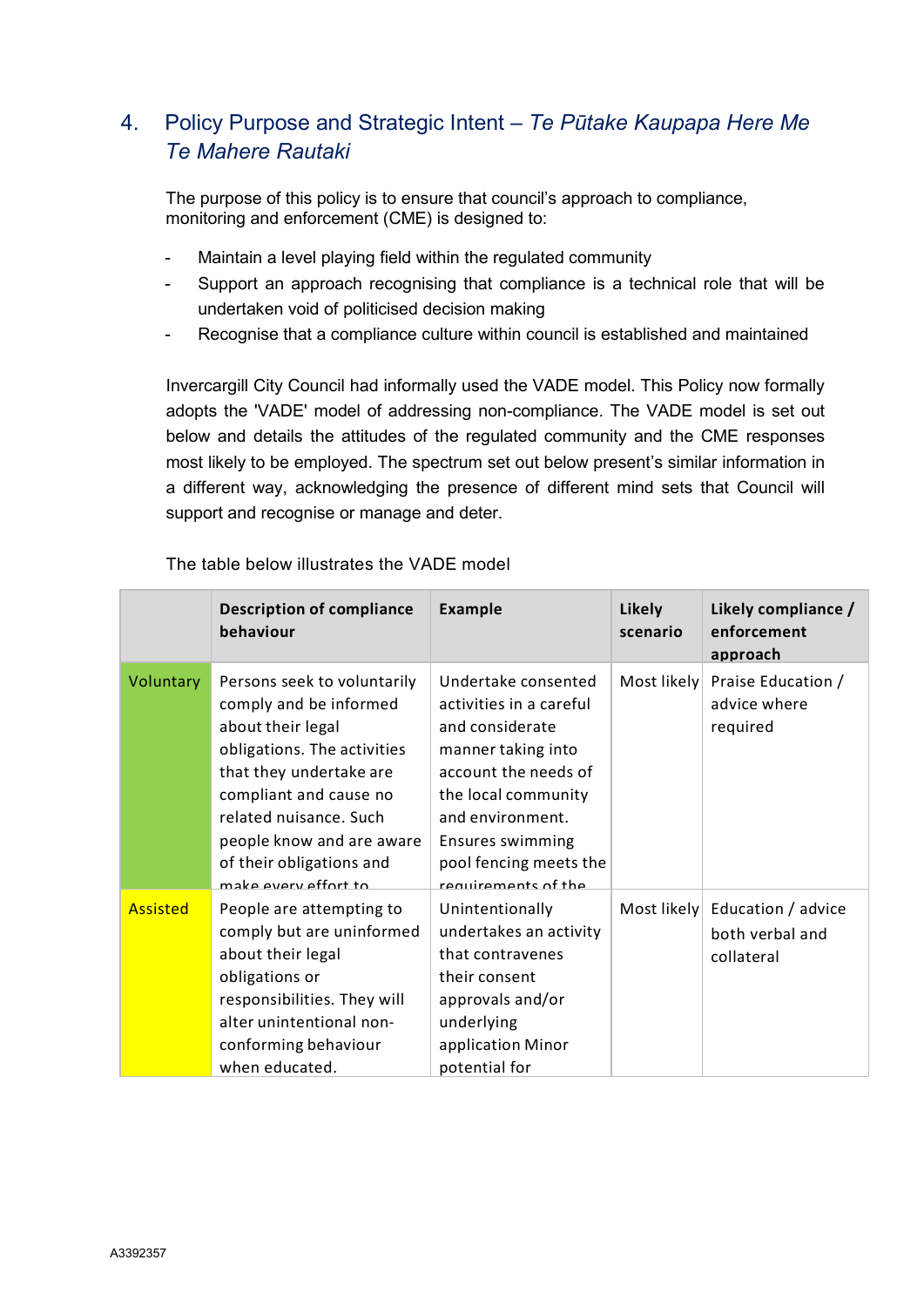| <b>Directed</b> | People take advantage of<br>the opportunity not to<br>comply with their legal<br>obligations or<br>responsibilities. They know<br>the rules but will take the<br>opportunity to avoid<br>compliance. Likely to<br>challenge Officer requests.<br>May alter behaviour when<br>educated.                                            | Does not always<br>complete required<br>actions in manner<br>agreed because<br>quicker or less costly<br>alternative.<br>Disregards any<br>potential impact for<br>environmental or<br>community impact.<br>Risks for<br>environmental or<br>community impact | Less likely  | Education - verbal<br>and collateral<br>Warnings<br>Infringement<br>notices<br>Enforcement order<br>Abatement notice<br>(where 'near miss'<br>for significant<br>environmental<br>breach) |
|-----------------|-----------------------------------------------------------------------------------------------------------------------------------------------------------------------------------------------------------------------------------------------------------------------------------------------------------------------------------|---------------------------------------------------------------------------------------------------------------------------------------------------------------------------------------------------------------------------------------------------------------|--------------|-------------------------------------------------------------------------------------------------------------------------------------------------------------------------------------------|
| <b>Enforced</b> | People deliberately, and<br>without any regard,<br>undertake non complying<br>activity in breach of known<br>obligations and<br>responsibilities.<br>Recidivist activities.<br>Knows the rules and<br>associated<br>parameters/conditions and<br>has complete disregard for<br>operating within these<br>Very likely to challenge | Deliberately undertakes<br>non-consented<br>activities; Deliberately<br>Disregards impact for<br>local environment and<br>communities.<br>Risks for environmental<br>or community impact<br>are high.                                                         | Least Likely | Infringement notice<br>Abatement notice<br>Enforcement order<br><b>Prosecution (Gross</b><br>breaches)                                                                                    |

Compliance and Engagement Spectrum (Source SEPA)

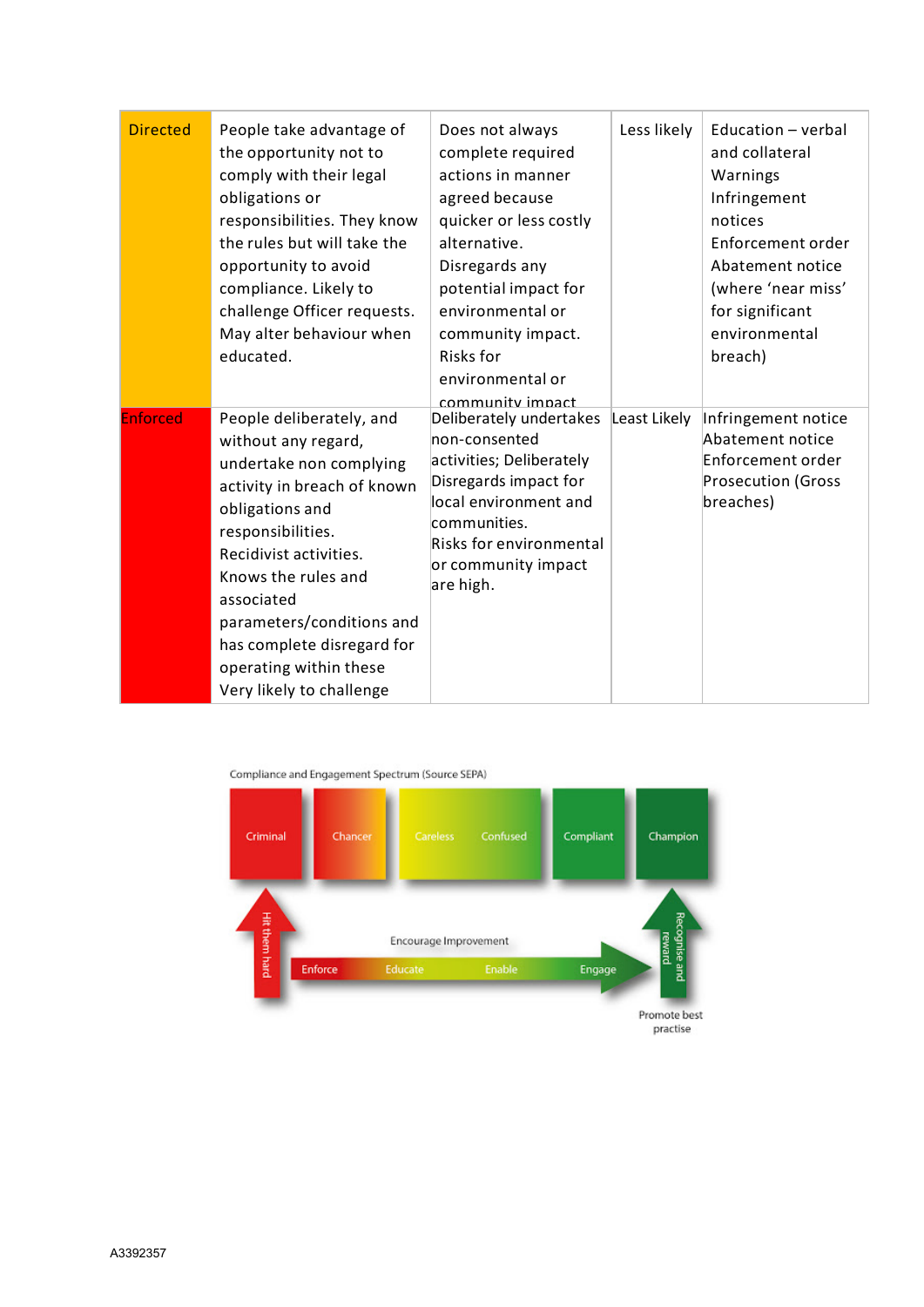# 5. Enforcement Options – *Ngā Ara Whakatikatika*

Sets out the range of tools available to Council in respect of RMA enforcement and when appropriate to be used.

| Tool                            | <b>Description</b>                                                                                                                                                                                                                                                                                                                                                                  | <b>Purpose</b>                                                                                                                                                                                                                       | Appropriate for                                                                                                                                                                                                                            |
|---------------------------------|-------------------------------------------------------------------------------------------------------------------------------------------------------------------------------------------------------------------------------------------------------------------------------------------------------------------------------------------------------------------------------------|--------------------------------------------------------------------------------------------------------------------------------------------------------------------------------------------------------------------------------------|--------------------------------------------------------------------------------------------------------------------------------------------------------------------------------------------------------------------------------------------|
| Excessive<br>noise<br>direction | Formal direction requiring a<br>party to stop contravening<br>noise standards                                                                                                                                                                                                                                                                                                       | Issues directions that are<br>legally enforceable. Failure to<br>comply with an abatement<br>notice constitutes an offence<br>under the RMA.                                                                                         | Used specifically for a<br>breach<br>οf<br>noise<br>standards                                                                                                                                                                              |
| Formal<br>warning               | A formal warning is a letter<br>issued that documents a<br>culpable<br>party<br>having<br>received advisement that<br>they have committed<br>an<br>offence.                                                                                                                                                                                                                         | Non-statutory but provides a<br>record of non-compliance<br>that may be relevant in future<br>instances.                                                                                                                             | minor<br>breaches<br>$\mathbb{L}$<br>(including technical)<br>minor<br>environmental<br>effects<br>first time offender<br>the matter is easily<br>addressed/resolved                                                                       |
| Abatement<br>Notice             | A formal written direction<br>asking<br>that<br>someone<br>undertake an<br>activity or<br>cease an activity or prohibit<br>from<br>commencing<br>them<br>one. There is a form for an<br>abatement notice that is set<br>in statute.                                                                                                                                                 | Issues directions that are<br>legally enforceable. Failure to<br>comply with an abatement<br>notice constitutes an offence<br>under the RMA.                                                                                         | further offences may<br>occur<br>action is required to<br>remedy or mitigate the<br>effects<br>of<br>non-<br>compliance<br>can also be issued for<br>excessive noise                                                                       |
| Infringement<br>Notice          | Written notice requiring that<br>a fine be paid to council of<br>between \$300 and \$1000<br>depending on the nature of<br>the offence (and this is<br>prescribed in law).                                                                                                                                                                                                          | No further action will<br>be<br>in respect of<br>taken<br>that<br>breach,<br>fine<br>stated<br>but<br>provides a record of non-<br>compliance that<br>may<br>be<br>relevant in future instances.                                     | clear evidence of a<br>$\frac{1}{2}$<br>breach of the law<br>an isolated instance of<br>non-compliance that is<br>minor and able to be<br>easily addressed<br>where<br>fine<br>will<br>a<br>influence behaviour to<br>return to compliance |
| Enforcement<br>order            | A formal written direction<br>asking<br>that<br>someone<br>undertake an<br>activity or<br>cease an activity or prohibit<br>them<br>from<br>commencing<br><b>Distinct</b><br>from<br>one.<br>an<br>abatement notice because<br>an application must be<br>made to the Environment<br>Court for an enforcement<br>order (may also be issued<br>during<br>prosecution<br>a<br>process). | directions that are<br>Issues<br>legally enforceable. Failure to<br>comply with an abatement<br>notice constitutes an offence<br>under the RMA.                                                                                      | further<br>offences<br>$\overline{a}$<br>may<br>occur<br>action is required to<br>$\overline{\phantom{a}}$<br>remedy or mitigate the<br>effects<br>of<br>non-<br>compliance                                                                |
| Prosecution                     | process through<br>the<br>A<br>criminal courts (meeting all<br>standards<br>evidential<br>for<br>criminal<br>cases).<br><b>RMA</b><br>prosecutions are heard by a<br>District Court Judge holding<br>an RMA warrant.                                                                                                                                                                | Prosecutions may result in<br>conviction,<br>of<br>a<br>range<br>possible penalties and a<br>potential award of costs. A<br>prior prosecution provides a<br>record of non-compliance<br>that may be relevant in future<br>instances. | serious enough issues<br>$\blacksquare$<br>warrant<br>criminal<br>to<br>procedures<br>evidential and public<br>interest tests satisfied                                                                                                    |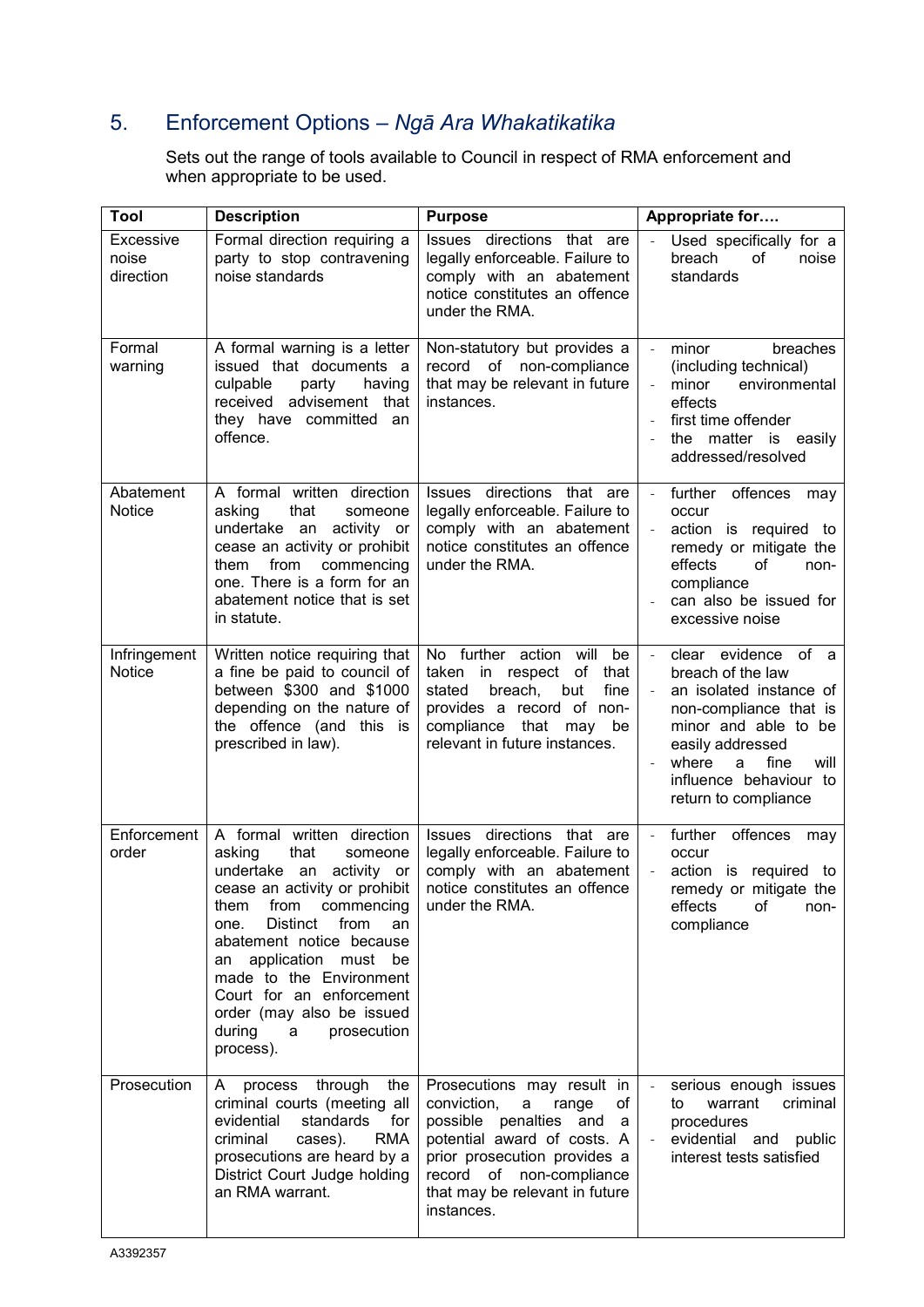# Options for Non-RMA Matters - General

| <b>Tool</b>                                                                    | <b>Description</b>                                                                                                                                                                                                         | <b>Purpose</b>                                                                                                                                                                                                                           | Appropriate for                                                                                                                                                                                                                    |
|--------------------------------------------------------------------------------|----------------------------------------------------------------------------------------------------------------------------------------------------------------------------------------------------------------------------|------------------------------------------------------------------------------------------------------------------------------------------------------------------------------------------------------------------------------------------|------------------------------------------------------------------------------------------------------------------------------------------------------------------------------------------------------------------------------------|
| Formal<br>warning                                                              | A formal warning is a letter<br>issued that documents a<br>culpable<br>party<br>having<br>received advisement that<br>they have committed an<br>offence.                                                                   | Non-statutory<br>but<br>provides a record of<br>non-compliance<br>that<br>may be relevant in future<br>instances.                                                                                                                        | minor breaches (including<br>technical)<br>first time offender<br>$\frac{1}{2}$<br>matter<br>the<br>is<br>easily<br>$\overline{a}$<br>addressed/resolved                                                                           |
| Abatement<br>Notice (Health<br>Act) Notice to<br>Fix<br><b>Building</b><br>Act | A formal written direction<br>asking<br>that<br>someone<br>undertake an activity or<br>cease an activity or prohibit<br>them from commencing<br>one. There is a form for an<br>abatement notice that is<br>set in statute. | Issues directions<br>that<br>are legally enforceable.<br>If an abatement notice is<br>not complied with, that<br>constitutes an offence<br>under the Health Act                                                                          | further offences may occur<br>action<br>is<br>required<br>to<br>remedy or mitigate<br>the<br>effects of non-compliance<br>can also be issued for<br>excessive noise                                                                |
| Infringement<br><b>Notice</b>                                                  | Written<br>notice<br>requiring<br>that a fine be paid to<br>the<br>council<br>amount<br>depending on the nature of<br>the offence (and this is<br>prescribed in law).                                                      | No further action will be<br>taken in respect of that<br>stated breach, but fine<br>provides a record of<br>non-compliance<br>that<br>may be relevant in future<br>instances.                                                            | clear evidence of a breach<br>of the law<br>an isolated<br>instance<br>of<br>non-compliance<br>that<br>is<br>minor and able to be easily<br>addressed<br>where a fine will influence<br>behaviour to<br>return<br>to<br>compliance |
| Prosecution                                                                    | A process through<br>the<br>criminal courts (meeting all<br>evidential standards<br>for<br>criminal cases).                                                                                                                | Prosecutions may result<br>in convictions, a range of<br>possible penalties and a<br>potential award of costs.<br>prior<br>prosecution<br>A<br>provides a record of<br>non-compliance<br>that<br>may be relevant in future<br>instances. | serious enough issues to<br>criminal<br>warrant<br>procedures<br>evidential<br>and<br>public<br>interest tests satisfied                                                                                                           |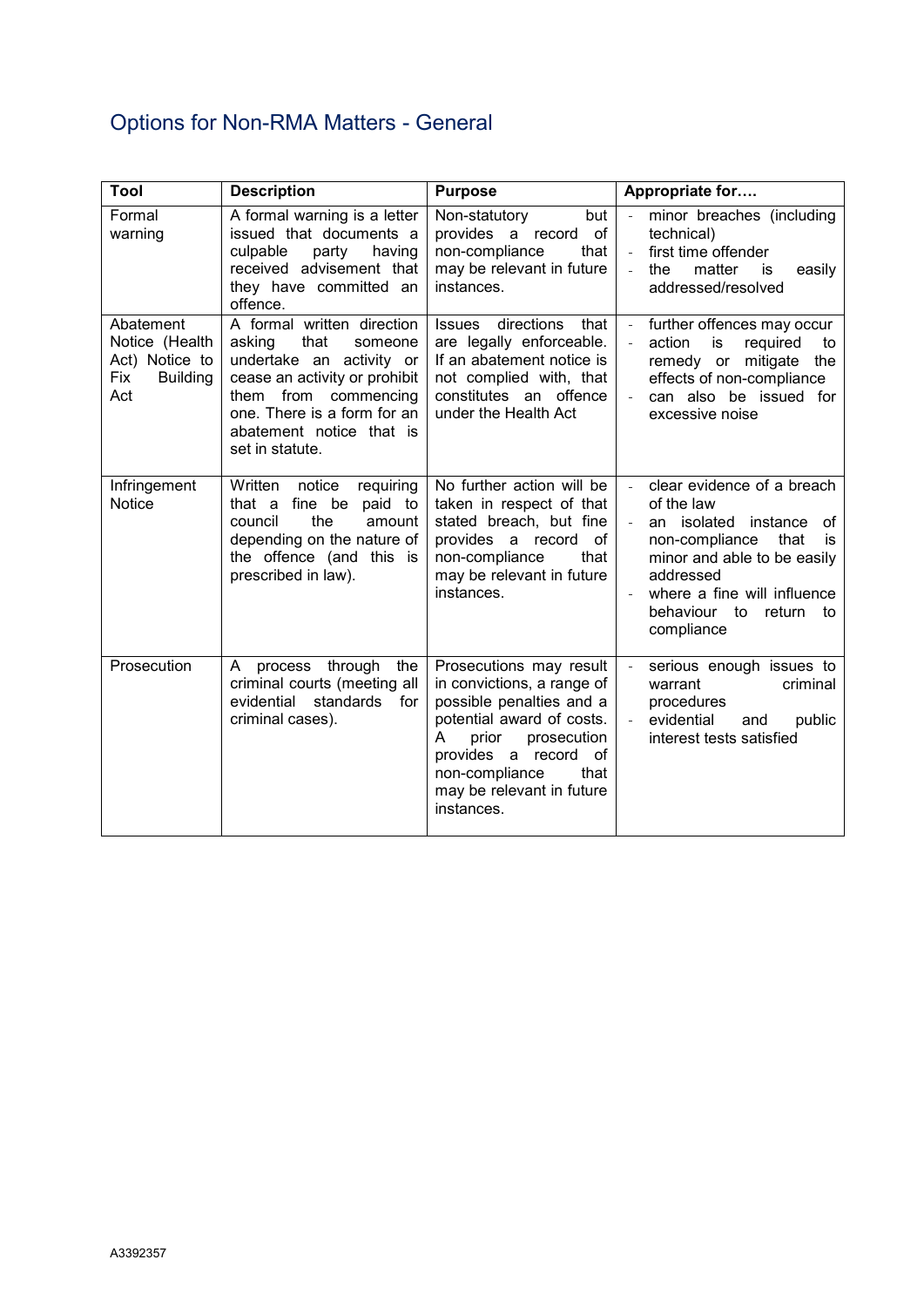# Specific CME Tools Under Other Acts

| Tool                                                     | <b>Description</b>                                                                                                                                     | <b>Purpose</b>                                                                                                                                                                                                                  | Appropriate for                                                                                                                                             |
|----------------------------------------------------------|--------------------------------------------------------------------------------------------------------------------------------------------------------|---------------------------------------------------------------------------------------------------------------------------------------------------------------------------------------------------------------------------------|-------------------------------------------------------------------------------------------------------------------------------------------------------------|
| Closing Order-<br>Health Act                             | Formal direction requiring<br>a party to take steps to<br>clean property/close<br>the<br>Building for cleaning                                         | directions<br><b>Issues</b><br>that<br>are legally enforceable.<br>It is an offence not to<br>comply with and can be<br>escalated.                                                                                              | for<br>Used<br>dirty/contaminated<br>properties.                                                                                                            |
| Dangerous<br>Insanitary<br>Notice<br><b>Building Act</b> | A formal Notice advising<br>that the Property is either<br>Dangerous or Insanitary<br>and needs to be repaired<br>or demolished.                       | Givens notice to owners<br>to take steps to repair or<br>demolish dangerous or<br>Insanitary buildings. An<br>offence to fail to comply<br>and can see Council<br>apply to the Court for<br>permission to complete<br>the work. | building<br>that<br>Any<br>is<br>Dangerous<br>and<br>or<br>Insanitary and the owner<br>has failed to take steps<br>during the earlier stages of<br>the CME. |
| Compliance<br>Order<br>(Food<br>Act)                     | A formal written direction<br>requiring a Food provider<br>to take steps to stop<br>serving Food and to take<br>steps to clean/destroy and<br>retrain. | that<br>directions<br><i><b>Issues</b></i><br>are legally enforceable.<br>If an abatement notice is<br>not complied with, that<br>constitutes an offence<br>under the Food Act                                                  | Serious<br>noncompliance<br>with Food Control Plans or<br>programmes and risks to<br>public safety.                                                         |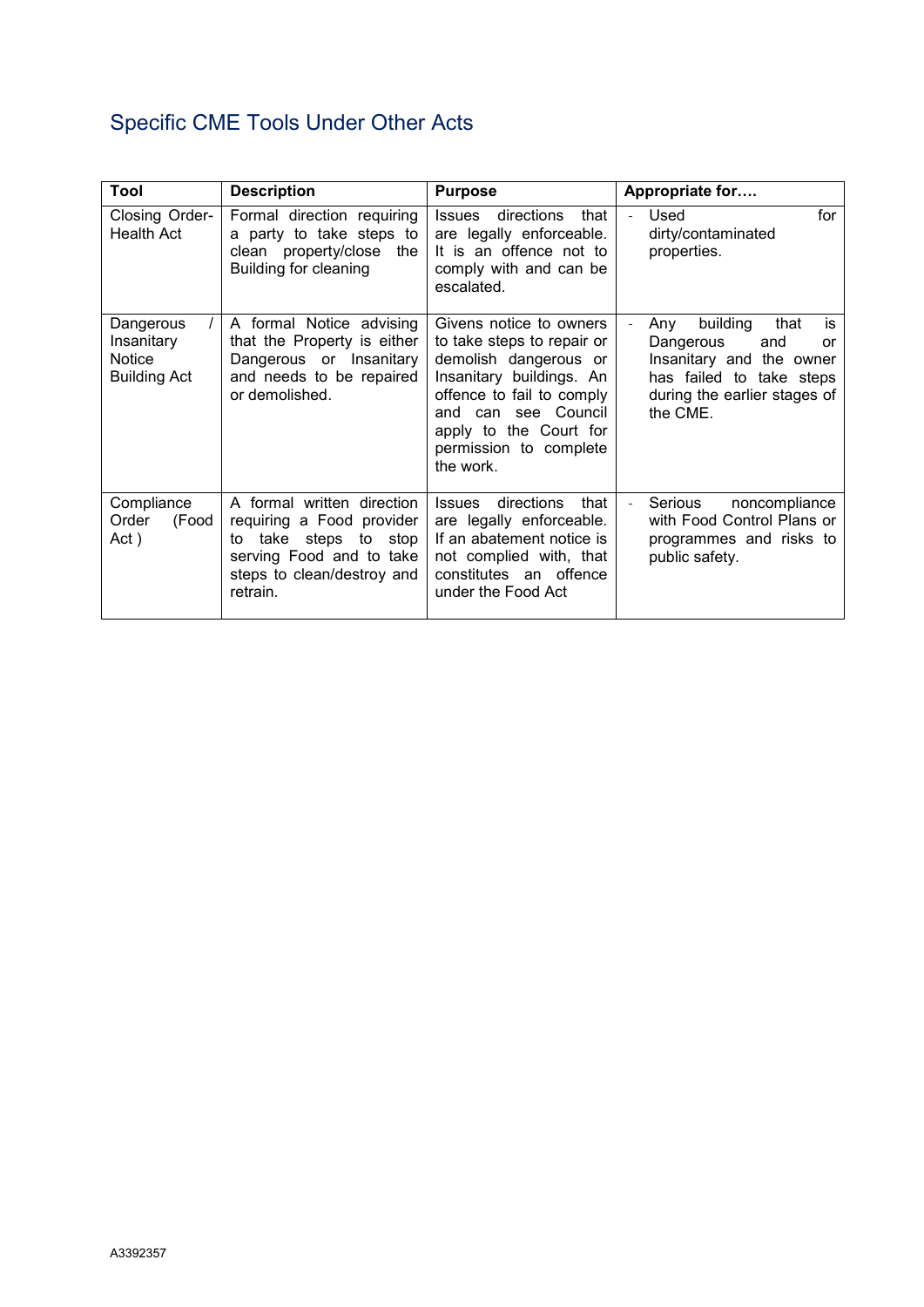### 6. Enforcement Decision-Making – *Ngā Ara Whakatau*

This policy covers three key phases. The immediate response, the investigative tasks and the decision-making processes that follows. These phases are set out below.

#### **1. Immediate and urgent response stage**

At the time an offence is detected, immediate responses may be required to protect life and property or to curtail or otherwise remedy or mitigate effects. This may include issuing relevant notices or engaging contractors to do emergency works. The nature of all actions and decisions should be carefully documented.

#### **2. The investigation stage**

Concurrent with or following any urgent response is an investigation to establish all the facts that will inform a decision on which action to take (or which actions should follow those already done).

#### **3. Decision-making stage**

On completion of the initial investigation, decisions must be made on what action to take. These decisions may be iterative or may be multi-staged depending on the nature of the response.

#### **Delegations and authority to approve actions**

The Council maintains a delegation register that contains a principle that 'Council will normally delegate to the lowest competent level'. Experience and understanding of environmental enforcement are the relevant competencies and the Council will need to decide as to where that competency is expected to lie in each instance. To support this process, relevant staff should all receive training and be assessed as competent before undertaking decision making in the compliance area.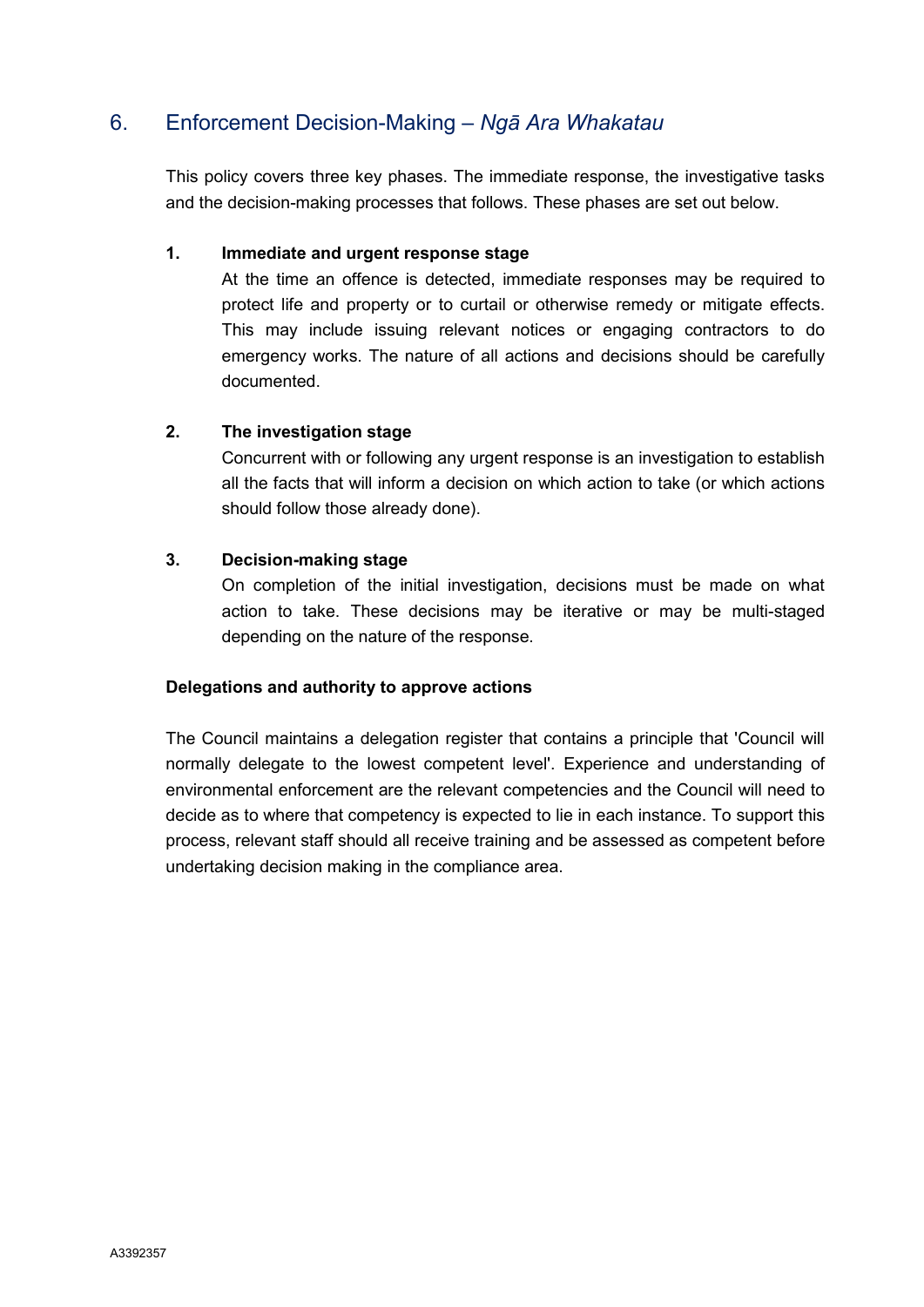| Tool                         | <b>Process</b>                                                                                                  | <b>Decision-maker</b>           |
|------------------------------|-----------------------------------------------------------------------------------------------------------------|---------------------------------|
| Excessive noise              | Investigating officer determines that an excessive noise                                                        | Team<br>Leader                  |
| direction                    | direction is the most appropriate response and issues in-                                                       | Compliance                      |
|                              | field advising Team Leader or Compliance officer on                                                             |                                 |
|                              | return.                                                                                                         |                                 |
|                              |                                                                                                                 |                                 |
| Formal warning               | Investigating officer determines what has occurred needs                                                        | Leaders<br>Team                 |
|                              | to be recorded but does not warrant a more formal                                                               | Compliance, Planning            |
|                              | compliance response, discusses with the Team Leader.                                                            |                                 |
|                              |                                                                                                                 |                                 |
| Abatement                    | Investigating officer determines that an abatement notice                                                       | Team<br>Leaders                 |
| Notice                       | is the most appropriate response and discusses with                                                             | Compliance,                     |
|                              | Team Leader. Review may also occur at regular CME                                                               | Environmental<br>Health         |
|                              | meeting if required.                                                                                            | and Planning                    |
|                              |                                                                                                                 |                                 |
| Infringement                 | Investigating officer determines that an infringement fine is                                                   | Team<br>Leaders                 |
| Notice                       | the most appropriate response and discusses with Team                                                           | Compliance,                     |
|                              | Leader. Review may also occur at regular CME meeting if                                                         | Environmental Health,           |
|                              | required.                                                                                                       | <b>Building</b><br>Regulation   |
|                              |                                                                                                                 | Services and Planning           |
| Enforcement                  | Enforcement Decision Group meets comprising Officer,                                                            | Manager - Building and          |
| order                        | Team Leader Compliance, Legal (input from relevant                                                              | <b>Planning Services</b>        |
|                              | expert as required)                                                                                             |                                 |
|                              |                                                                                                                 |                                 |
| Prosecution                  | Enforcement Decision Group meets comprising Officer,                                                            | Manager<br>Group                |
|                              | Team Leaders, Legal (input from relevant expert as                                                              | Environmental                   |
|                              | required)                                                                                                       | Services (subject<br>to         |
|                              |                                                                                                                 | independent<br>legal            |
|                              |                                                                                                                 | review if necessary)            |
| Notice to Fix                | Investigating officer determines that a Notice to Fix is the                                                    | <b>Building Control Officer</b> |
|                              | most appropriate response and issues in consultation with                                                       |                                 |
|                              | team leader                                                                                                     |                                 |
|                              |                                                                                                                 |                                 |
| Closing<br>Order-            | Investigating officer determines that a closing order is the                                                    | Leader<br>Team                  |
| <b>Health Act</b>            | most appropriate response and discusses with team                                                               | <b>Environmental Health</b>     |
|                              | leader. Review may also occur at regular CME meeting if                                                         |                                 |
|                              | required.                                                                                                       |                                 |
|                              |                                                                                                                 |                                 |
| Dangerous/                   | Investigating officer determines that a dangerous<br>$\sqrt{ }$                                                 | Manager - Building and          |
| Insanitary                   | insanitary notice is the most appropriate response and                                                          | <b>Planning Services</b>        |
| Notice Building              | discusses with team leader. Review may also occur at                                                            |                                 |
| Act                          | regular CME meeting if required.                                                                                |                                 |
|                              |                                                                                                                 | Team<br>Leader                  |
| Compliance<br>Order<br>(Food | Investigating officer determines that a Compliance Order<br>is the most appropriate response and discusses with | <b>Environmental Health</b>     |
|                              | Team Leader.                                                                                                    |                                 |
| Act)                         |                                                                                                                 |                                 |
|                              |                                                                                                                 |                                 |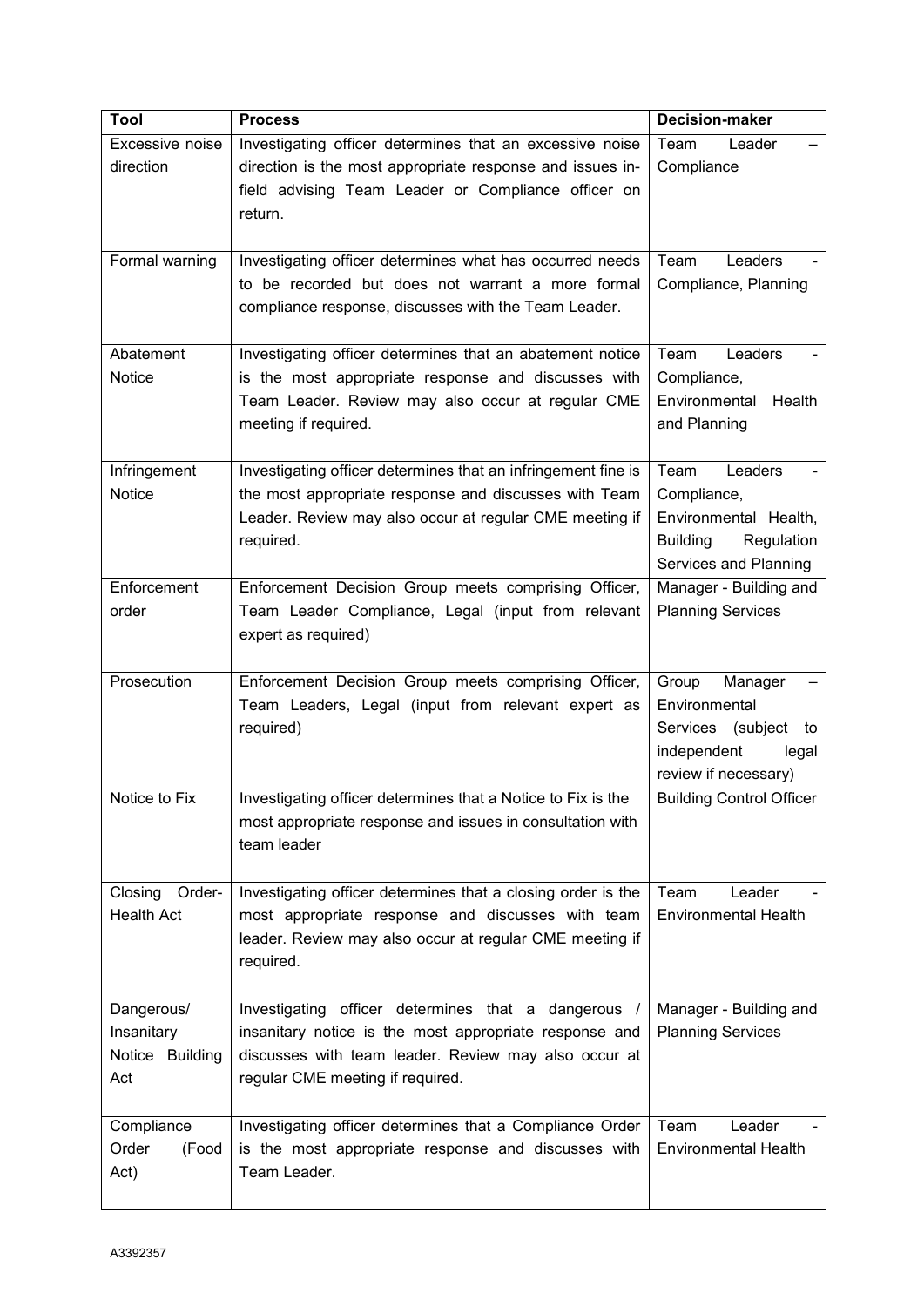| Tool                           | <b>Process</b>                                                                                     | <b>Decision-maker</b>                        |
|--------------------------------|----------------------------------------------------------------------------------------------------|----------------------------------------------|
| <b>Abatement Notice</b>        | Investigating officer determines that an abatement<br>notice is the most appropriate response and  | Team<br>Leaders<br>Compliance, Environmental |
|                                | discusses with Team Leader.                                                                        | <b>Health and Planning</b>                   |
|                                | Review may also occur at regular CME meeting if                                                    |                                              |
|                                | required.                                                                                          |                                              |
|                                |                                                                                                    |                                              |
| Infringement<br>Notice         | Investigating officer determines that an infringement<br>fine is the most appropriate response and | Team<br>Leaders<br>Compliance, Environmental |
|                                | discusses with Team Leader.                                                                        | Health, Building Regulation                  |
|                                | Review may also occur at regular CME meeting if                                                    | Services and Planning                        |
|                                | required.                                                                                          |                                              |
| Enforcement                    | Enforcement Decision Group meets comprising                                                        | Manager - Building<br>and                    |
| order                          | Officer, Team Leader Compliance, Legal (input                                                      | <b>Planning Services</b>                     |
|                                | from relevant expert as required)                                                                  |                                              |
| Prosecution                    | Enforcement Decision Group meets comprising                                                        | Group<br>Manager                             |
|                                | Officer, Team Leaders, Legal (input from relevant                                                  | Environmental<br><b>Services</b>             |
|                                | expert as required)                                                                                | independent<br>(subject to                   |
|                                |                                                                                                    | legal review if necessary)                   |
| Notice to Fix                  | Investigating officer determines that a Notice to Fix                                              | <b>Building Control Officer</b>              |
|                                | is the most appropriate response and issues in<br>consultation with team leader                    |                                              |
|                                |                                                                                                    |                                              |
| Closing<br>Order-              | Investigating officer determines that a closing order                                              | Team<br>Leader                               |
| <b>Health Act</b>              | is the most appropriate response and discusses                                                     | <b>Environmental Health</b>                  |
|                                | with team leader.<br>Review may also occur at regular CME meeting if                               |                                              |
|                                | required.                                                                                          |                                              |
|                                |                                                                                                    |                                              |
| Dangerous/                     | Investigating officer determines that a dangerous /                                                | Manager - Building<br>and                    |
| Insanitary Notice              | insanitary notice is the most appropriate response<br>and discusses with team leader.              | <b>Planning Services</b>                     |
| <b>Building Act</b>            | Review may also occur at regular CME meeting if                                                    |                                              |
|                                | required.                                                                                          |                                              |
|                                |                                                                                                    |                                              |
|                                | Investigating officer determines that a Compliance                                                 | Team<br>Leader                               |
| Compliance<br>Order (Food Act) | Order is the most appropriate response and                                                         | <b>Environmental Health</b>                  |
|                                | discusses with Team Leader.                                                                        |                                              |
|                                |                                                                                                    |                                              |

It is possible that what is presently set out in the delegation register may change, and this table will be reviewed accordingly at that time.